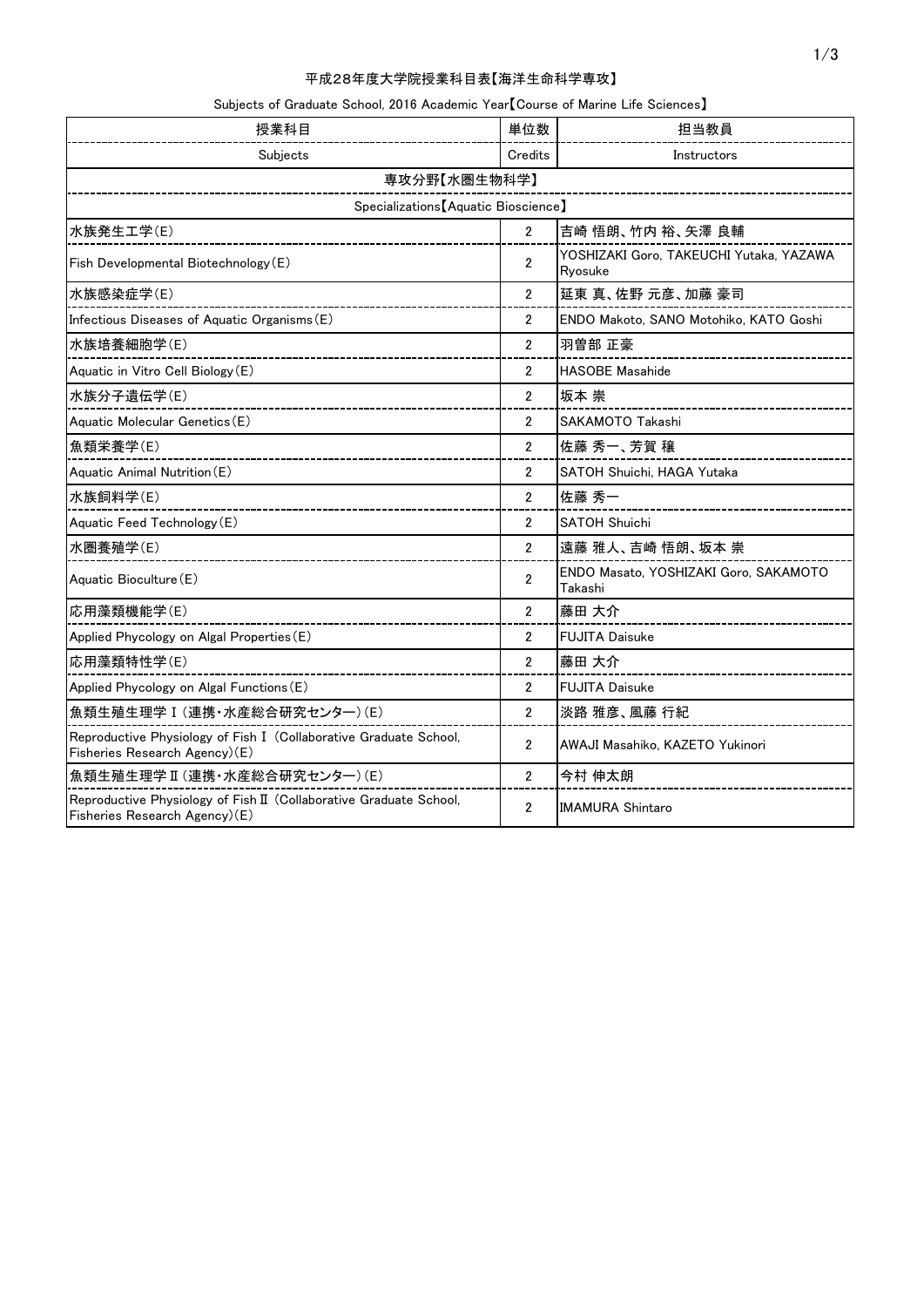# 平成28年度大学院授業科目表【海洋生命科学専攻】

## Subjects of Graduate School, 2016 Academic Year【Course of Marine Life Sciences】

| 授業科目                                                                                                            | 単位数            | 担当教員                                                        |  |  |
|-----------------------------------------------------------------------------------------------------------------|----------------|-------------------------------------------------------------|--|--|
| Subjects                                                                                                        | Credits        | Instructors                                                 |  |  |
| 専攻分野【生物資源学】                                                                                                     |                |                                                             |  |  |
| Specializations [Fisheries Biology]                                                                             |                |                                                             |  |  |
| 保全生態学(E)                                                                                                        | $\overline{2}$ | ストルスマン・カルロス、横田 賢史、山本 洋嗣                                     |  |  |
| Conservation Ecology (E)                                                                                        | $\overline{2}$ | STRUSSMANN Carlos Augusto, YOKOTA<br>Masashi, YAMAMOTO Yoji |  |  |
| 集団維持学(E)                                                                                                        | $\overline{2}$ | ストルスマン・カルロス、横田 賢史、山本 洋嗣                                     |  |  |
| Population Dynamics (E)                                                                                         | $\overline{2}$ | STRUSSMANN Carlos Augusto, YOKOTA<br>Masashi, YAMAMOTO Yoji |  |  |
| 増殖生態学(E)                                                                                                        | $\overline{2}$ | 濱崎 活幸                                                       |  |  |
| Stock Enhancement Ecology (E)                                                                                   | 2              | HAMASAKI Katsuyuki                                          |  |  |
| 資源保全学(E)                                                                                                        | $\overline{2}$ | 濱崎 活幸                                                       |  |  |
| Bioresources Conservation and Management (E)                                                                    | $\overline{c}$ | HAMASAKI Katsuyuki                                          |  |  |
| 環境生物学(E)                                                                                                        | $\overline{2}$ | 石井 晴人                                                       |  |  |
| Environmental Biology (E)                                                                                       | 2              | <b>ISHII Haruto</b>                                         |  |  |
| 魚群行動学(E)                                                                                                        | $\overline{2}$ | 有元 貴文、秋山 清二                                                 |  |  |
| Fish Behavior Dynamics (E)                                                                                      | $\overline{c}$ | ARIMOTO Takafumi, AKIYAMA Seiji                             |  |  |
| 漁業生産学(E)                                                                                                        | $\overline{2}$ | 稲田 博史                                                       |  |  |
| Fishing Technology Design (E)                                                                                   | 2              | <b>INADA Hiroshi</b>                                        |  |  |
| 漁業解析学(E)                                                                                                        | $\overline{c}$ | 塩出 大輔、東海 正                                                  |  |  |
| Fishing System Analysis (E)                                                                                     | $\overline{2}$ | SHIODE Daisuke, TOKAI Tadashi                               |  |  |
| 生産システム工学(E)                                                                                                     | $\overline{2}$ | 胡 夫祥                                                        |  |  |
| Fishing System Technology (E)                                                                                   | $\overline{2}$ | <b>HU Fuxiang</b>                                           |  |  |
| 資源変動学(連携·水産総合研究センター)(E)                                                                                         | $\overline{2}$ | 牧野 光琢、清田 雅史、箱山 洋                                            |  |  |
| Population Dynamics (Collaborative Graduate School, Fisheries Research<br>$Agency)$ (E)                         | $\overline{2}$ | MAKINO Mitsutaku, KIYOTA Masashi,<br>HAKOYAMA Hiroshi       |  |  |
| 資源評価学(連携・水産総合研究センター)(E)                                                                                         | $\overline{2}$ | 牧野 光琢、清田 雅史、箱山 洋                                            |  |  |
| Population Ecology (Collaborative Graduate School, Fisheries Research<br>Agency)(E)                             | $\overline{2}$ | MAKINO Mitsutaku, KIYOTA Masashi,<br>HAKOYAMA Hiroshi       |  |  |
| 初期生態学(連携·水産総合研究センター)(E)                                                                                         | $\overline{2}$ | 栗田 豊、高須賀 明典                                                 |  |  |
| Early Life Ecology of Fishery Resources (Collaborative Graduate School,<br>Fisheries Research Agency)(E)        | $\overline{2}$ | KURITA Yutaka, TAKASUKA Akinori                             |  |  |
| 比較生態学(連携・水産総合研究センター) (E)                                                                                        | 2              | 栗田 豊、市野川 桃子                                                 |  |  |
| Comparative Ecology of Fishery Resources (Collaborative Graduate<br>School, Fisheries Research Agency)(E)       | 2              | KURITA Yutaka, ICHINOKAWA Momoko                            |  |  |
| 深海生物学 I (連携·海洋研究開発機構)(E)                                                                                        | 2              | 藤原 義弘、土田 真二                                                 |  |  |
| Deep Sea Biology I (Collaborative Graduate School, Japan Agency for<br>Marine-Earth Science and Technology)(E)  | 2              | FUJIWARA Yoshihiro, TSUCHIDA Shinji                         |  |  |
| 深海生物学 II (連携·海洋研究開発機構)(E)                                                                                       | 2              | 瀧下 清貴、吉田 尊雄                                                 |  |  |
| Deep Sea Biology II (Collaborative Graduate School, Japan Agency for<br>Marine-Earth Science and Technology)(E) | 2              | TAKISHITA Kiyotaka, YOSHIDA Takao                           |  |  |